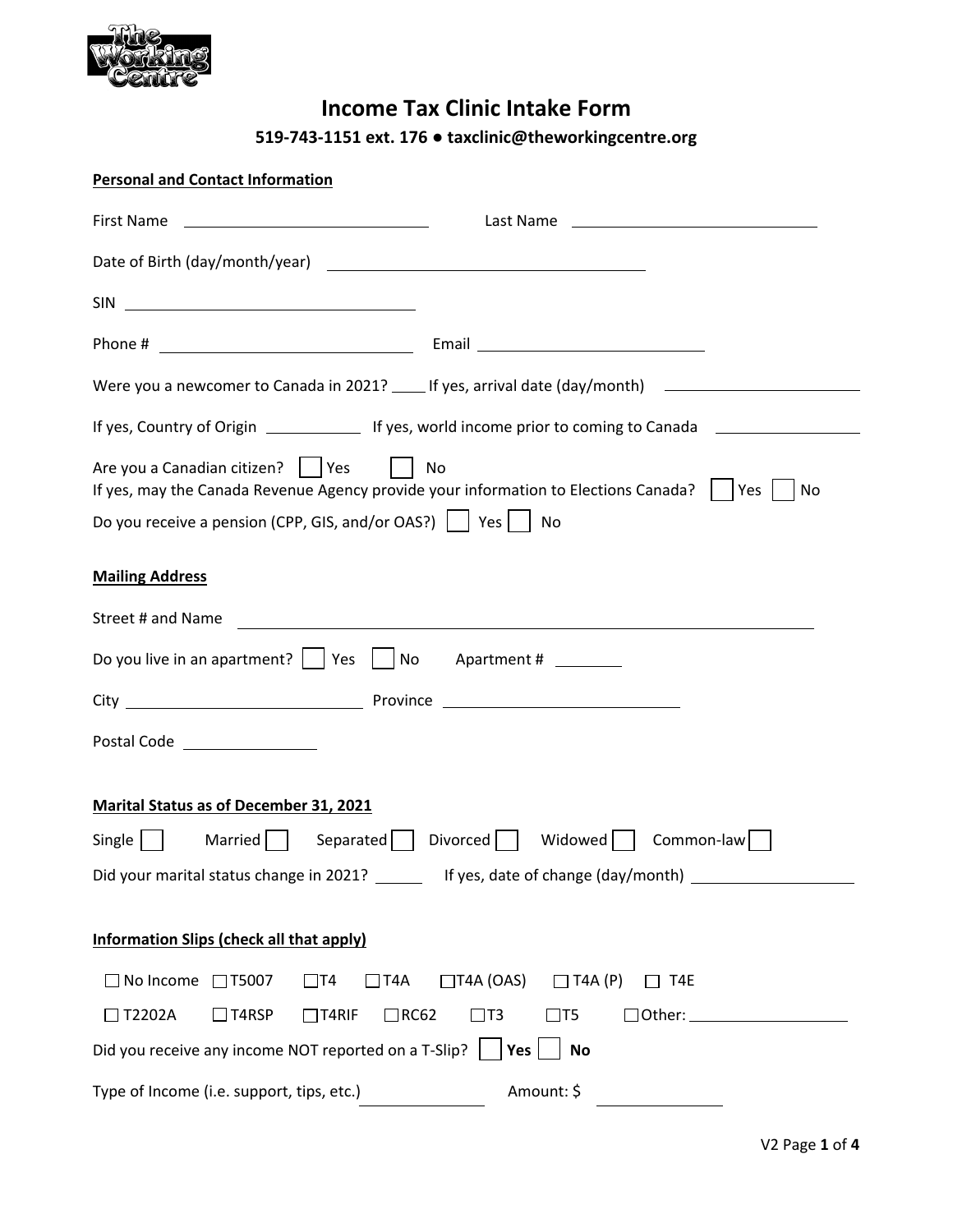

Do you want to enroll for Direct Deposit (**if you haven't enrolled in previous years**) or have you changed financial institutions and would like to update your Direct Deposit information? *If YES, please attach a copy of your direct deposit information (VOID cheque and/or direct deposit form)* 

Would you like to receive the Ontario Trillium Benefit as one **lump sum** payment in **July 2023?** 



Were you in prison in 2021? \_\_\_\_ If yes, incarceration dates \_\_\_\_\_\_\_\_\_\_\_\_\_\_ to \_\_\_\_\_\_\_\_\_\_\_\_\_\_\_

Did you live in Ontario on December 31, 2021? If no, where did you live?

Did you change your province of residence in 2021? If yes, date of change:

| <b>Type of Expense:</b>                            | <b>Amount Paid:</b> |                    | <b>Type of Expense</b>          |                        | <b>Amount Paid:</b> |
|----------------------------------------------------|---------------------|--------------------|---------------------------------|------------------------|---------------------|
| Seniors' Monthly Bus Pass                          | \$                  |                    | <b>Child Care</b>               |                        | \$                  |
| Interest on Student Loan                           | \$                  |                    | Tuition                         |                        | \$                  |
| <b>Medical Expenses</b>                            | \$                  |                    | <b>Charitable Donations</b>     |                        | \$                  |
| <b>Property Taxes</b>                              | \$                  |                    | Child Support / Alimony         |                        | \$                  |
| <b>Rent</b> (you can claim this without a receipt) |                     |                    |                                 |                        |                     |
| <b>Full Address (Street, City, Postal Code)</b>    |                     | # months<br>(2021) | <b>Amount Paid</b>              | <b>Landlord's Name</b> |                     |
|                                                    |                     |                    | Circle one:<br>Monthly / Annual |                        |                     |
|                                                    |                     |                    | Circle one:<br>Monthly / Annual |                        |                     |

|                        | Were you forced to work from home due to COVID-19? $\vert$  YES    NO |             |  |
|------------------------|-----------------------------------------------------------------------|-------------|--|
|                        | If YES, how many days in 2021 did you work from home?                 |             |  |
|                        | Which COVID support payments did you receive in 2021, if any?         |             |  |
| $\Box$ None $\Box$ CRB | $\Box$ CRSB $\Box$ CRCB                                               | $\Box$ CWLB |  |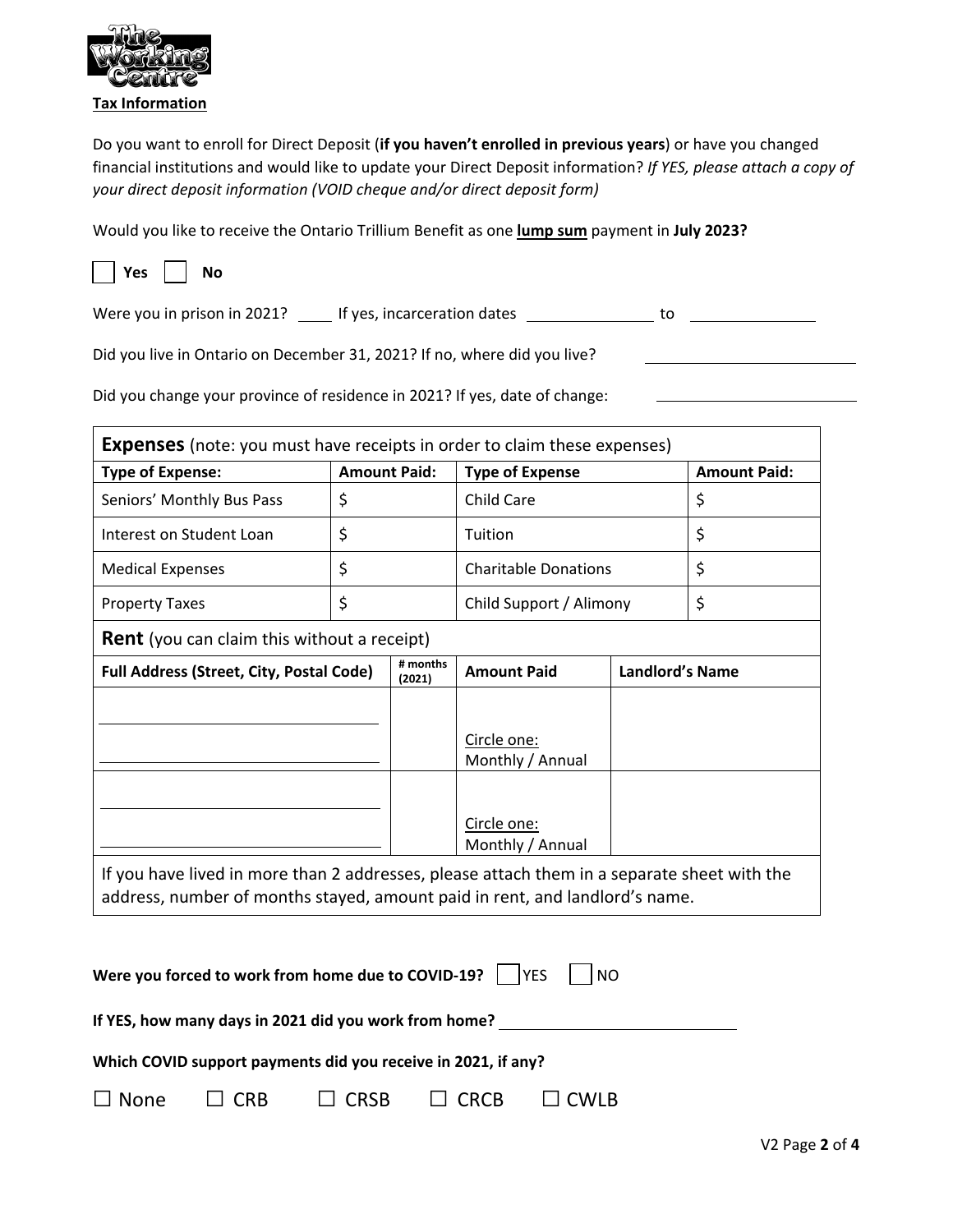**[Optional Section] Spouse Information for Joint Filing** 

| Spouse First Name experience and the second service of the service of the service of the service of the service of the service of the service of the service of the service of the service of the service of the service of th |  |
|--------------------------------------------------------------------------------------------------------------------------------------------------------------------------------------------------------------------------------|--|
| Spouse Last Name experience and the service of the service of the service of the service of the service of the                                                                                                                 |  |
|                                                                                                                                                                                                                                |  |
|                                                                                                                                                                                                                                |  |
| Is Your Spouse a Canadian Citizen? $\vert$   Yes $\vert$   No                                                                                                                                                                  |  |
| [Optional Section] Spouse Income Information for Joint Filing                                                                                                                                                                  |  |
| $\Box$ No Income $\Box$ T5007 $\Box$ T4 $\Box$ T4A $\Box$ T4A (OAS) $\Box$ T4A (P) $\Box$ T4E                                                                                                                                  |  |
| $\Box$ T4RSP $\Box$ T4RIF $\Box$ RC62 $\Box$ T3 $\Box$ T5<br>$\Box$ T2202A                                                                                                                                                     |  |
| Did your spouse receive any income NOT reported on a T-Slip? $\vert$  Yes<br>l No                                                                                                                                              |  |
| Amount: \$<br>Type of Income (i.e. support, tips, etc.)                                                                                                                                                                        |  |

## **Children under 18 years of age who lived with you this year**

| Name (First, Last)                                                                                                                                                                                                                      | Relationship<br>(Son/Daughter?) | Date of Birth<br>(day/month/year) | Has no<br>income? | Is single<br>(un-<br>married)? | Has a<br><b>Disability</b><br>Tax<br>Certificate? |
|-----------------------------------------------------------------------------------------------------------------------------------------------------------------------------------------------------------------------------------------|---------------------------------|-----------------------------------|-------------------|--------------------------------|---------------------------------------------------|
|                                                                                                                                                                                                                                         |                                 |                                   | $\Box$ Yes        | $\Box$ Yes                     | $\Box$ Yes                                        |
|                                                                                                                                                                                                                                         |                                 |                                   | $\square$ No      | $\square$ No                   | $\square$ No                                      |
|                                                                                                                                                                                                                                         |                                 |                                   | $\Box$ Yes        | $\Box$ Yes                     | $\Box$ Yes                                        |
|                                                                                                                                                                                                                                         |                                 |                                   | $\square$ No      | $\Box$ No                      | $\square$ No                                      |
|                                                                                                                                                                                                                                         |                                 |                                   | $\Box$ Yes        | $\Box$ Yes                     | $\Box$ Yes                                        |
|                                                                                                                                                                                                                                         |                                 |                                   | $\square$ No      | $\square$ No                   | $\square$ No                                      |
|                                                                                                                                                                                                                                         |                                 |                                   | $\square$ Yes     | $\Box$ Yes                     | $\Box$ Yes                                        |
|                                                                                                                                                                                                                                         |                                 |                                   | $\square$ No      | $\square$ No                   | $\square$ No                                      |
| If you have more than 4 children under 18, please attach them in a separate sheet with their first<br>and last name, relationship, date of birth, income, marital status, and whether or not they have a<br>disability tax certificate. |                                 |                                   |                   |                                |                                                   |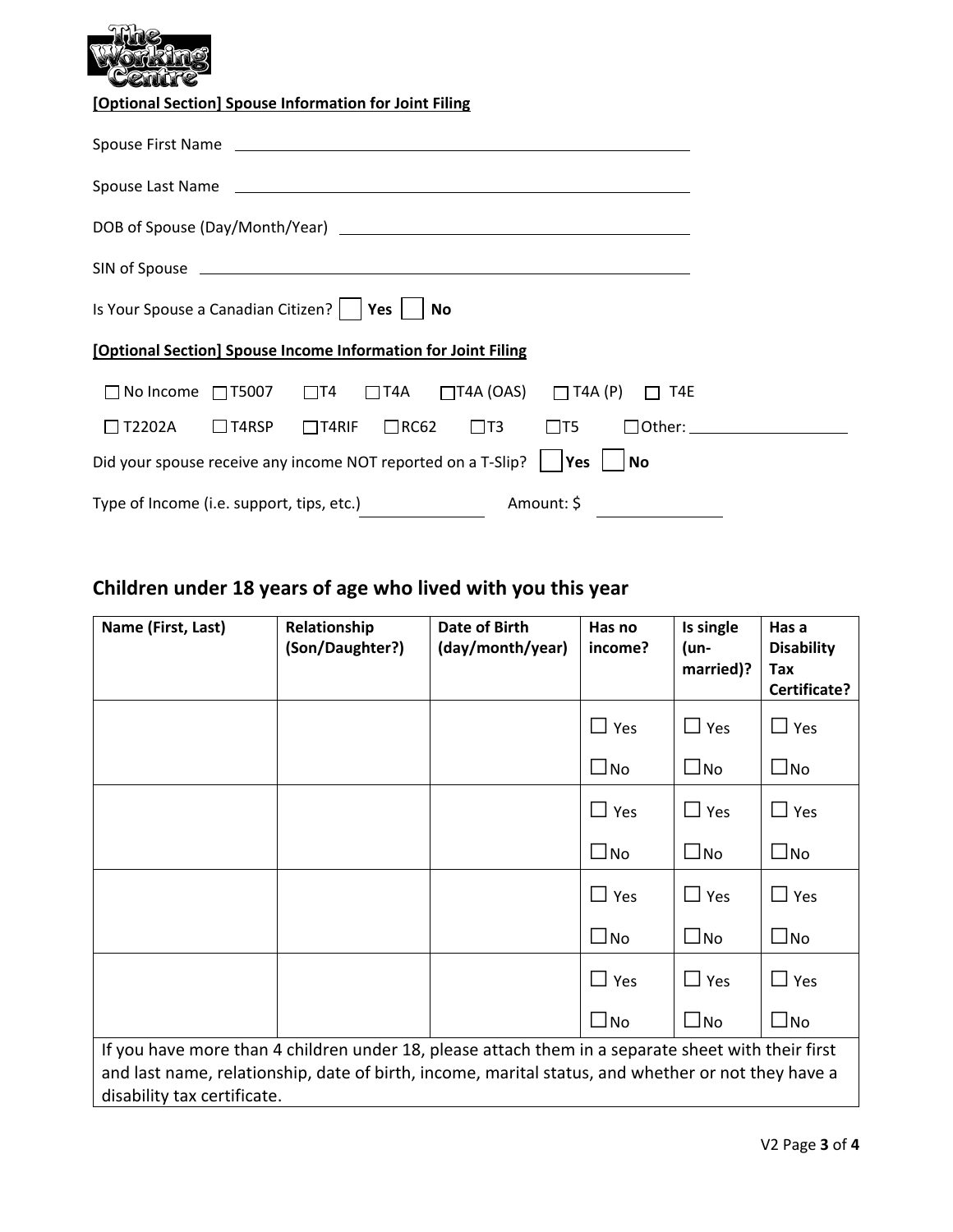

## **Participant Consent to Release Confidential Information for**

### **Free Tax Clinics in the Waterloo Region**

I agree that I am releasing my income tax related documents to The Working Centre where my income tax return will be completed by a tax preparer registered with the Community Volunteer Income Tax Program (CVITP).

I understand that my return will be E‐Filed and returned to me as a completed income tax return. For this to happen I need to sign *Part B – Taxpayer Disclaimer* and *Part D – Declaration and Authorization* in advance. I understand and give permission that my name, the refund or balance owing and tax credit amounts will be collected as part of a project that The Working Centre is participating in with FEPS (Financial Empowerment and Problem Solving) in conjunction with Prosper Canada. I understand that my information will not be identified individually.

The Working Centre does not keep any copies or documentation in its possession, including electronic copies. This includes both your tax return and your receipts.

I understand that if I disagree with my completed income tax return I can complete a T1 Adjustment Request form to amend my income tax return.

| (Print Name)                      |                                                                                                                 |
|-----------------------------------|-----------------------------------------------------------------------------------------------------------------|
| above information.                |                                                                                                                 |
|                                   |                                                                                                                 |
| For couples:                      |                                                                                                                 |
|                                   |                                                                                                                 |
|                                   |                                                                                                                 |
|                                   | If a Community Agency is helping to fill in this paperwork and verifying the identification of the participant, |
| please fill in the section below: |                                                                                                                 |
|                                   |                                                                                                                 |
|                                   |                                                                                                                 |
|                                   |                                                                                                                 |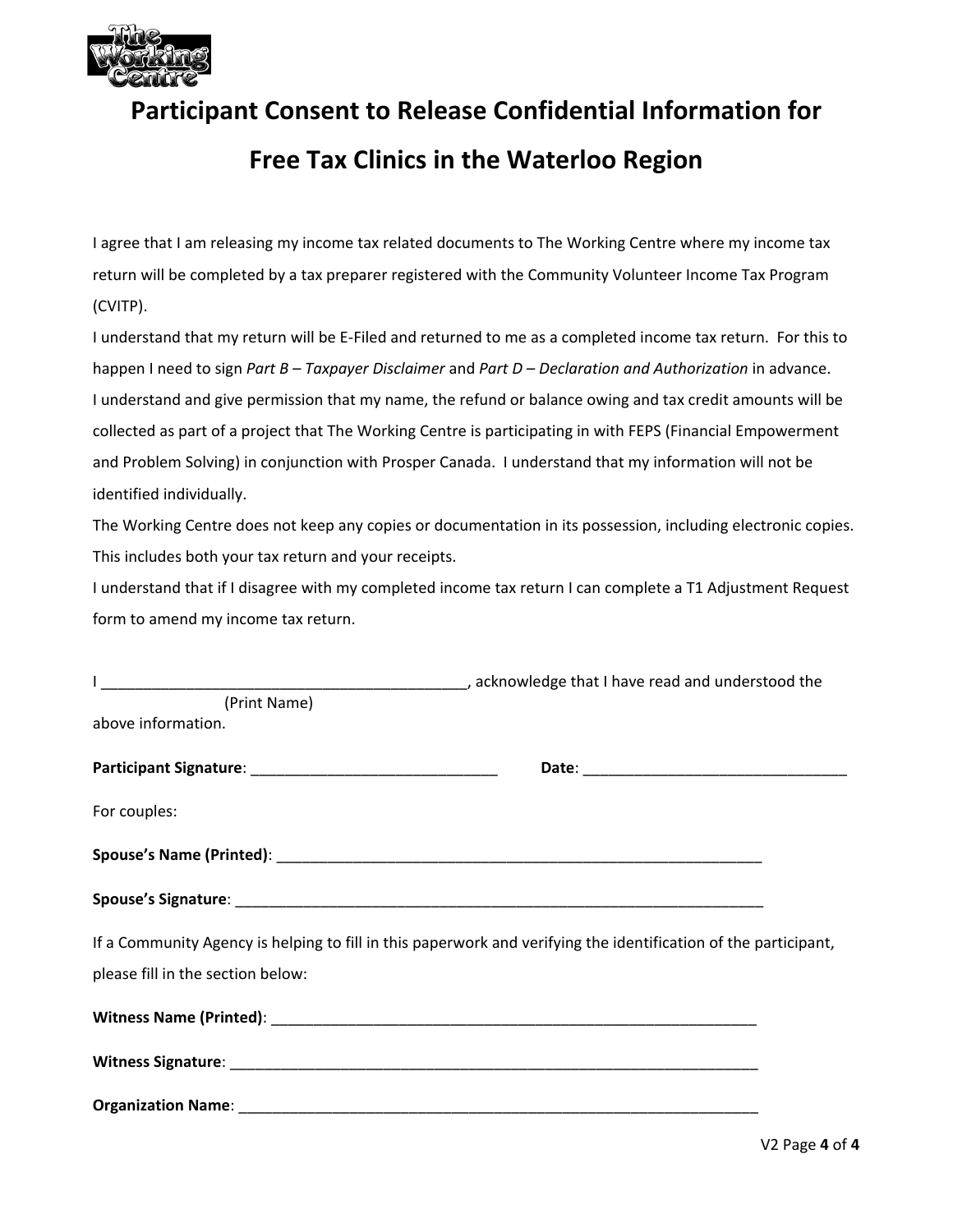

Agency

### **Community Volunteer Income Tax Program Taxpayer Authorization**

Tax year 20

#### Keep this form for your records. Do not send a copy to the Canada Revenue Agency (CRA).

- . Complete Section I to allow a Community Volunteer Income Tax Program (CVITP) volunteer to prepare your income tax and benefit return.
- . Complete Section II if you would like your return to be electronically filed. The CVITP volunteer must complete parts E and F.
- Keep all records used to prepare your return for a period of six years, and provide this information to the CRA on request.
- The CRA is responsible for ensuring the confidentiality of your electronically filed tax information only after the CRA has accepted it.

#### Section I - Authorization

| Last name           |                                                    | First name                                                                                                                                                                                                                |                         | X<br>$X + X +$                             | Social insurance number<br>(only enter last 3 digits)<br>$X_1X_2$ |
|---------------------|----------------------------------------------------|---------------------------------------------------------------------------------------------------------------------------------------------------------------------------------------------------------------------------|-------------------------|--------------------------------------------|-------------------------------------------------------------------|
|                     | Mailing address: Apt. No. - Street No. Street name |                                                                                                                                                                                                                           | Telephone number (home) |                                            | Telephone number (work)                                           |
| P.O. Box            | R.R.                                               | City                                                                                                                                                                                                                      |                         | Prov./Terr.                                | Postal code                                                       |
| Part B - Disclaimer |                                                    | am fully aware that my income tax and benefit return is being prepared by a volunteer under the Community Volunteer Income Tax<br>Program and that this volunteer is not acting as an agent of the Canada Revenue Agency. |                         |                                            |                                                                   |
|                     | Signature (individual identified in Part A)        |                                                                                                                                                                                                                           |                         | Signed at (place and name of organization) |                                                                   |

#### Section II - Electronic filing (EFILE)

| <b>Part C</b> – Declaration                                                                                                                                                                                                                                                                                                          |                                                                                  |
|--------------------------------------------------------------------------------------------------------------------------------------------------------------------------------------------------------------------------------------------------------------------------------------------------------------------------------------|----------------------------------------------------------------------------------|
| Enter the following amounts from your income tax return:                                                                                                                                                                                                                                                                             |                                                                                  |
|                                                                                                                                                                                                                                                                                                                                      |                                                                                  |
|                                                                                                                                                                                                                                                                                                                                      | Refund (line 484)                                                                |
| Total federal non-refundable tax credits (line 350 of Schedule 1) ______________                                                                                                                                                                                                                                                     | or<br>Balance owing (line 485)                                                   |
|                                                                                                                                                                                                                                                                                                                                      |                                                                                  |
| Part D - Declaration and authorization                                                                                                                                                                                                                                                                                               |                                                                                  |
| declare that the information entered in Part A and the amounts shown in Part C above are correct and complete, and fully discloses my<br>income from all sources. I also declare that I have read the information above, and the electronic filer identified in Part E is electronically<br>filing my income tax and benefit return. |                                                                                  |
|                                                                                                                                                                                                                                                                                                                                      |                                                                                  |
| Signature (individual identified in Part A)                                                                                                                                                                                                                                                                                          | Date                                                                             |
| CVITP volunteer must complete parts E and F<br><b>Part E - Electronic filer identification</b>                                                                                                                                                                                                                                       | <b>Part F - Document control number</b>                                          |
| By signing Part D above, the individual in Part A declares that the following person or<br>organization is electronically filing his or her income tax return. Part D must be signed<br>before the return is electronically transmitted.                                                                                             | Document control number for the electronic<br>record of the individual's return: |

# Canadä

Electronic filer number: